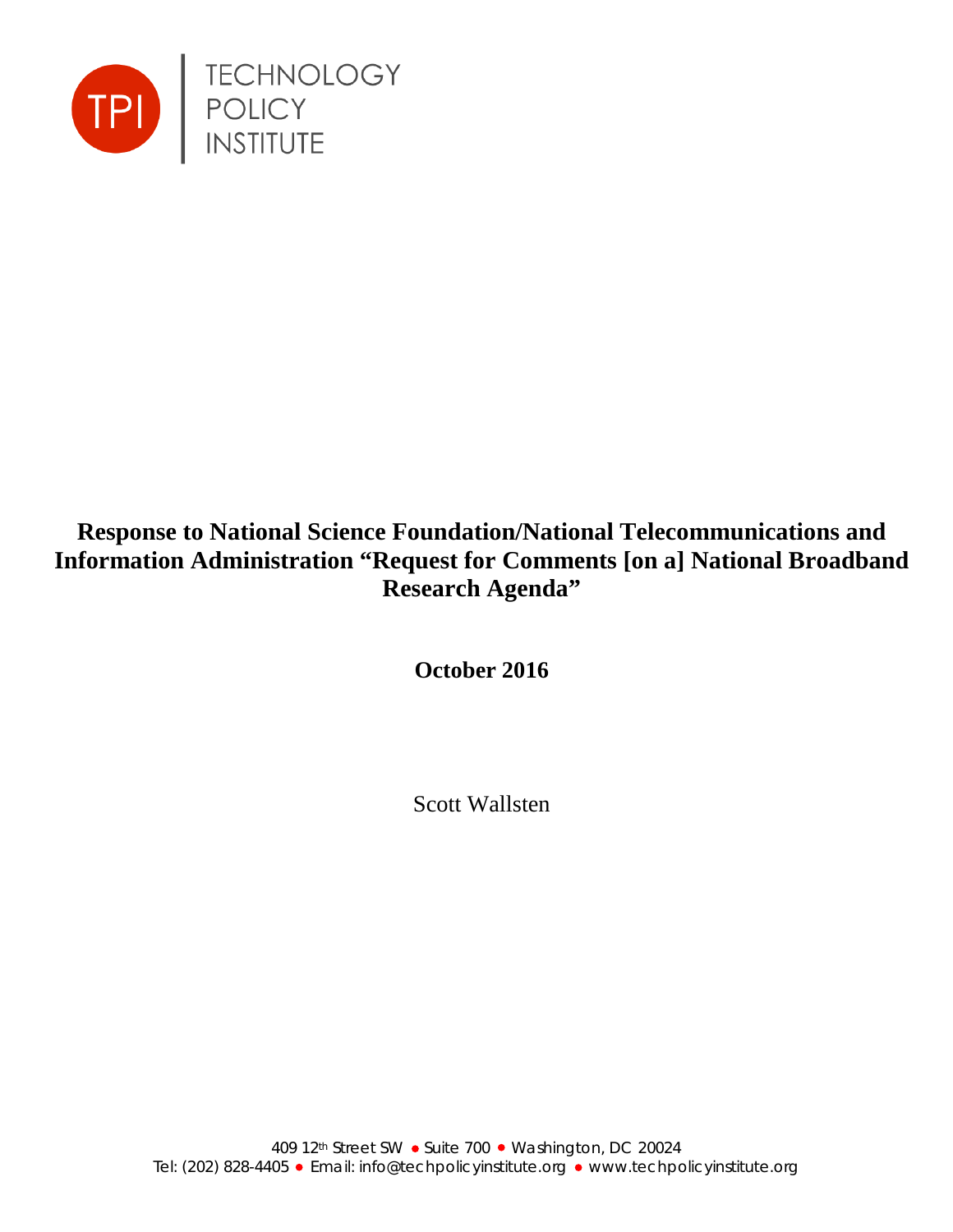## **Response to National Science Foundation/National Telecommunications and Information Administration "Request for Comments [on a] National Broadband Research Agenda"** Scott Wallsten October 11, 2016

The National Science Foundation (NSF) and the National Telecommunications and Information Administration (NTIA) recently requested "input to improve data collection, analysis, research, and their applications for the benefit of broadband policy development, program implementation, and program evaluation."[1](#page-1-0) This agenda is welcome since any program based on solid data and rigorous analysis is more likely to yield efficient, effective, and equitable outcomes.

In particular, broadband research should focus on three areas: demand, experimentation, and rigorous evaluation.

Demand is the least-well understood aspect of adoption. Subsidy programs have tended to focus on supply, with little regard to how people use the Internet or what will attract them to it. The reformed Lifeline program provides a monthly subsidy, ignoring survey and experimental results of the pilot programs suggesting that subsidies have little effect on adoption. It is crucial that we understand more about the nature of demand if we are to encourage the remaining non-adopters to join the network.

Learning about the factors affecting demand and adoption requires experimentation and the willingness to consider carefully the results of those experiments. That means agencies and their critics alike should not interpret unexpected or negative results of experiments as indicating agency or program failure. Even negative results of well-designed experiments can reveal new information regarding what may or may not increase adoption.

Experimentation should extend beyond adoption issues, as well. Research can also focus on ways of distributing subsidies and grants in ways that yield the most benefits.

Finally, research should focus on evaluating existing programs and determining ways of building evaluation into new programs. Evaluation should focus on long-term programs that have not yet received any attention, such as broadband subsidies distributed by the Rural Utilities Service, and others that are now ripe for evaluation, such as the Connect America Fund.

#### **Study Demand**

Recent research has revealed a large gap in our understanding of the demand characteristics of the people who remain offline. If, as a society, we want to connect them, we must bridge this gap. A recent NTIA report, based on the 2015 Current Population Survey, found that more than half (55 percent) of all households without broadband subscriptions reported the reason as "no

<span id="page-1-0"></span><sup>&</sup>lt;sup>1</sup> National Science Foundation and National Telecommunications and Information Administration, "National Broadband Research Agenda," Federal Register, 81, no. 175 (September 9, 2016): 62479. <http://www.ntia.doc.gov/request-comments-national-broadband-research-agenda>  $\overline{a}$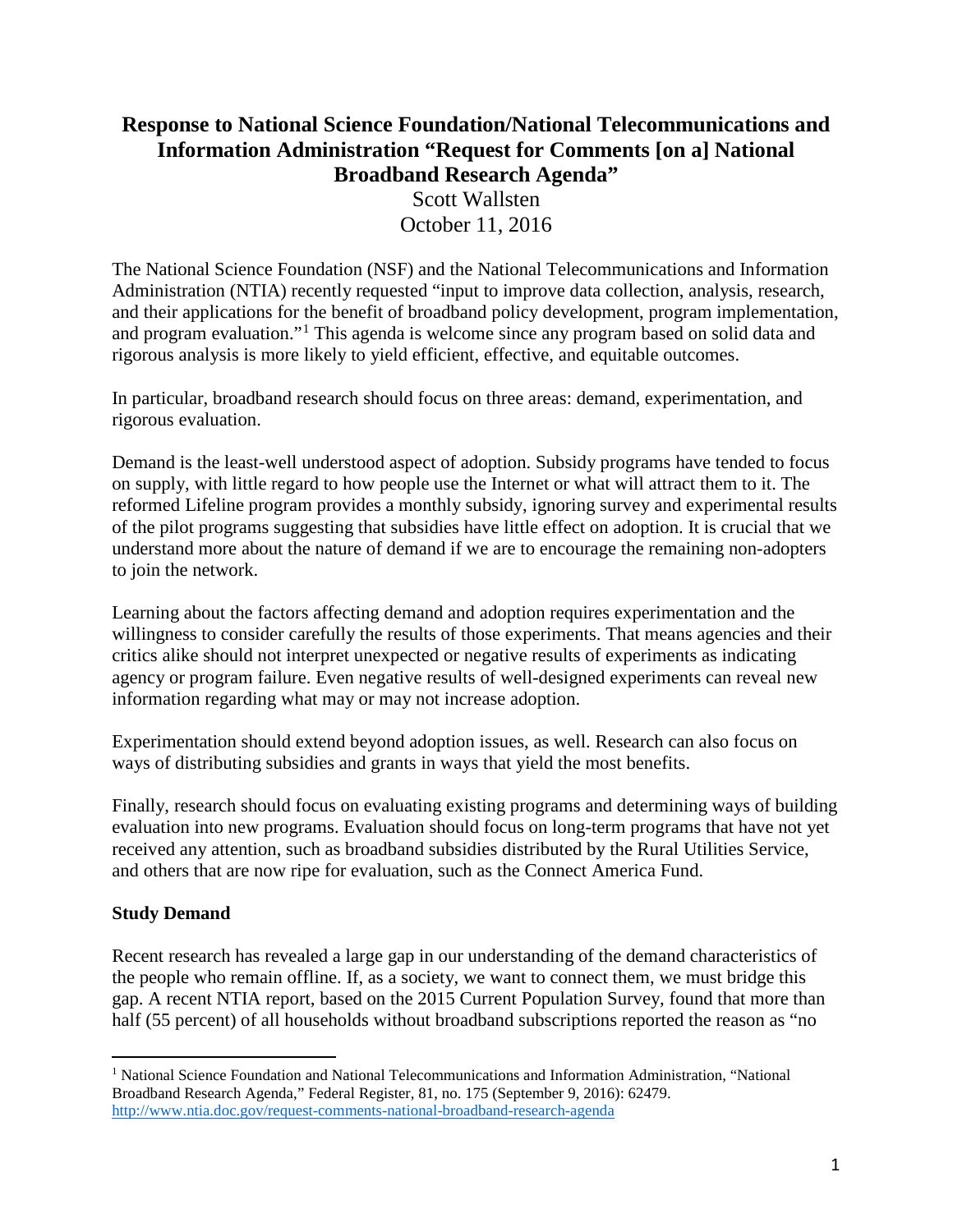need or no interest" [\(Figure 1\)](#page-2-0) "Too expensive" was a distant second at 24 percent of households. Moreover, the share who report no interest is growing as the share reporting too expensive is decreasing.

<span id="page-2-0"></span>

Figure 1: Reasons People do not Subscribe to Broadband

The FCC's recent Lifeline broadband experiments run by 14 Internet Service Providers (ISPs) in cooperation with the FCC in  $2012<sup>3</sup>$  $2012<sup>3</sup>$  $2012<sup>3</sup>$  confirm these results.<sup>[4](#page-2-3)</sup> The FCC and the ISPs found that they were able to sign up only a small fraction of the number of non-adopters they expected [\(Figure](#page-3-0)  [2\)](#page-3-0).[5](#page-2-4) Intriguingly, among those who did subscribe, even those who reported not having had broadband previously because of price reported subscribing as part of the plan because they wanted to stay in touch with people, not because they got a good price.<sup>[6](#page-2-5)</sup>

The implication is that the Lifeline program, by simply providing a monthly subsidy, is unlikely to encourage many additional people to subscribe. Instead, it may largely subsidizing people who

<span id="page-2-2"></span><sup>3</sup> Federal Communications Commission, "In the Matter of Lifeline and Link Up Reform and Modernization | Telecommunications Carriers Eligible for Universal Service Support | Connect America Fund," June 22, 2015, paras. 30–31, https://apps.fcc.gov/edocs\_public/attachmatch/FCC-15-71A1.pdf.

 $\overline{a}$ 

<span id="page-2-1"></span><sup>&</sup>lt;sup>2</sup> Giulia McHenry et al., "The Digital Divide Is Closing, Even as New Fissures Surface" September 27, 2016, fig. 2, http://papers.ssrn.com/sol3/papers.cfm?abstract\_id=2757328.

<span id="page-2-3"></span><sup>4</sup> Ibid.

<span id="page-2-4"></span><sup>5</sup> Scott Wallsten, "Learning from the FCC's Lifeline Broadband Pilot Projects" (Technology Policy Institute Working Paper, March 2016), https://techpolicyinstitute.org/wp-content/uploads/2016/03/Wallsten\_Learning-fromthe-FCCs-Lifeline-Broadband-Pilot-Projects.pdf.

<span id="page-2-5"></span><sup>6</sup> Ibid.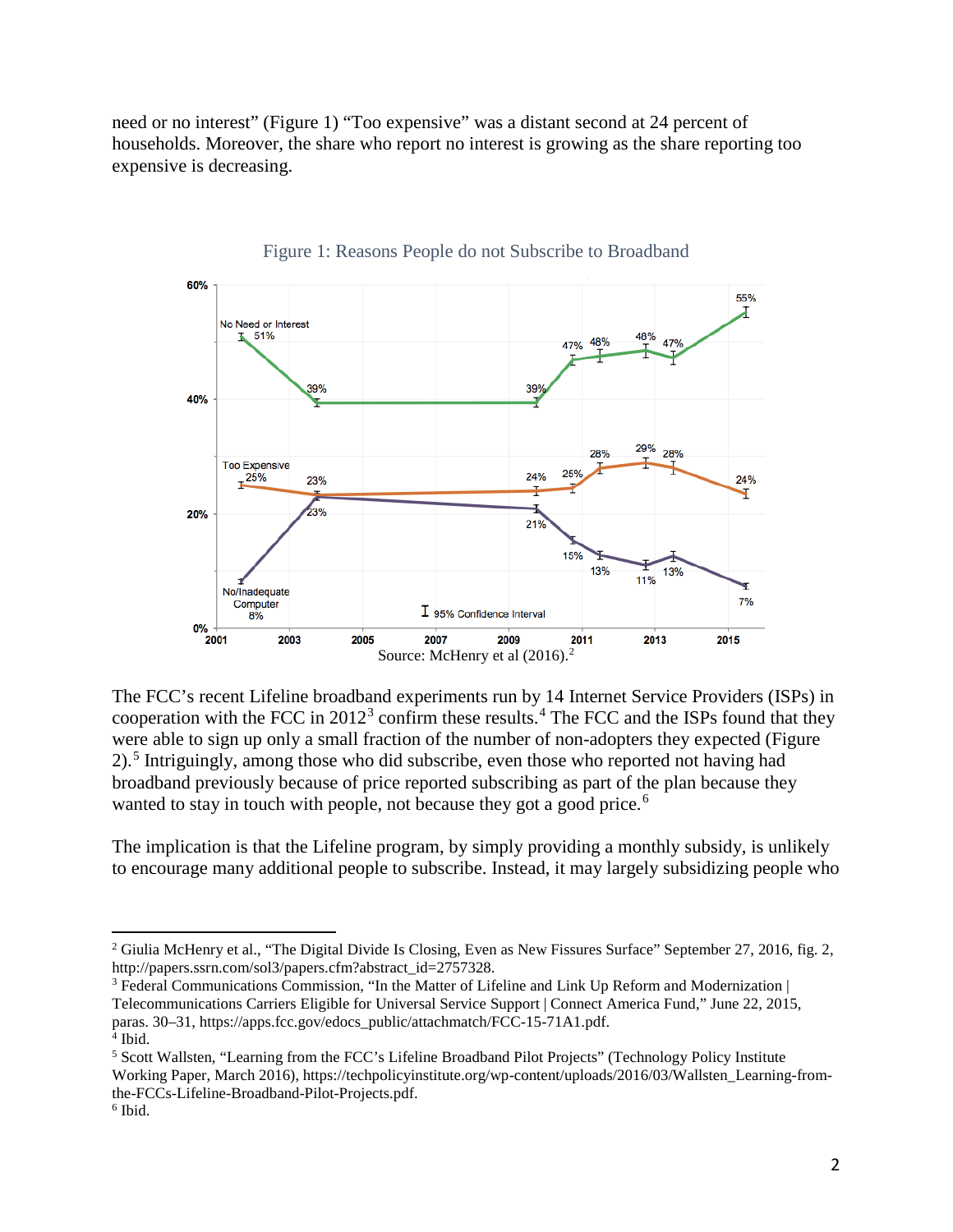would have subscribed even without the subsidy. Thus, if we truly want to encourage adoption, it is crucial that we study Internet demand.

<span id="page-3-0"></span>

#### Figure 2: Expected vs. Actual Subscribers to Pilot Projects

#### **Conduct Experiments**

The FCC has been innovative over the past few years by showing its willingness to conduct experiments on projects intended to spur supply and demand. Two, in particular, are noteworthy, as are the responses to those experiments. One was the group of Lifeline experiments discussed above. The other is the reverse auction the FCC held to provide mobile broadband coverage in uncovered areas. Researchers in and out of the government should work to advance the use of experiments.

The Lifeline pilots yielded the important, if unexpected lesson discussed above that we know little about how to encourage the last group of people to connect. The outcome implies

<span id="page-3-1"></span><sup>7</sup> Ibid., fig. 2.  $\overline{a}$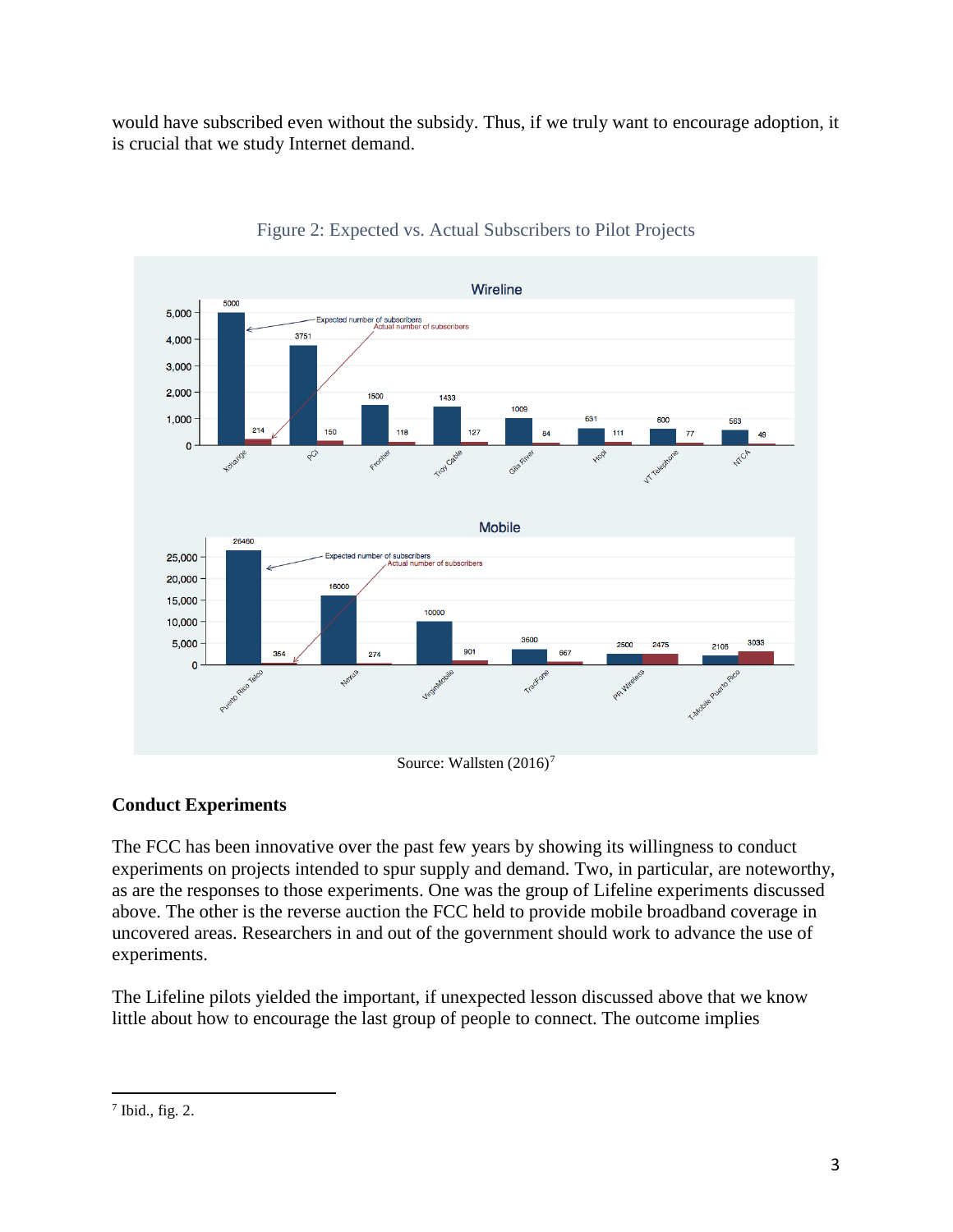researchers and the FCC should design additional experiments to more completely investigate the simple question of what affects signup rates of nonadopters.<sup>[8](#page-4-0)</sup>

The Mobility Fund Reverse Auction was a program in which the FCC distributed \$100 million to provide mobile broadband coverage in areas without it.<sup>[9](#page-4-1)</sup> Unlike other subsidy programs, in this case wireless companies submitted bids requesting the subsidy they believed they would need to cover a given area. The FCC then allocated the funds based on cost-effectiveness, with the most cost-effective bid receiving subsidies first, moving to the next most cost-effective bid, and continuing until the budget was spent. The auction proved that reverse auctions and a bidding process for subsidies can work, creating a way to more effectively allocate subsidies in the future.

The Lifeline pilot also revealed another, more unfortunate, lesson: that when an experiment uncovers something unexpected, the agency may be unwilling to take those results into account. In particular, the Lifeline reforms ignored the pilots and the excellent staff report<sup>[10](#page-4-2)</sup> examining the pilots' outcome. Conducting the experiments is a good first step, but they can have a much stronger effect if policymakers are willing to pay attention to the results, even if they show current policy may be lacking or misdirected. To this end, part of studying broadband could include research with a political-economic focus, studying how agency processes and incentives affect the role and impact of research itself.

### **Evaluate Existing Programs**

 $\overline{a}$ 

A large number of existing programs intended to promote various aspects of broadband have not been evaluated in any meaningful way. The USDA's Rural Utilities Service (RUS), for example, has distributed and continues to distribute billions of dollars for broadband in grants, loans, and loan guarantees. To my knowledge, RUS programs have *never* been subject to evaluation. Additionally, the Connect America Fund has been subsidizing broadband since 2012. While still relatively young, enough time has passed that it should be subject to rigorous evaluation, as well.

The High-Cost Program, which preceded CAF, suffered from lack of measurable goals and, thus, evaluation. The Government Accountability Office (GAO) noted in 2008,

In the 1996 Act, the Congress established the principles underlying universal service, which provide a clear purpose for the high-cost program. However, since 1998, FCC has distributed over \$30 billion in high-cost funding without developing specific performance goals for the program. Additionally, FCC has not developed outcome-based performance measures for the program. While FCC has begun preliminary efforts to address these shortcomings, its efforts do not align

<span id="page-4-0"></span><sup>8</sup> T-Mobile Puerto Rico's Lifeline experiment focused on how different types of advertising affected signups. They concluded that blanket television advertising was the most effective, while direct marketing proved largely ineffective. Television advertising is less likely to be feasible outside of Puerto Rico, where the population is poorer and adoption rates are much lower than in the 50 states. Wallsten, "Learning from the FCC's Lifeline Broadband Pilot Projects."

<span id="page-4-1"></span><sup>9</sup> Scott Wallsten, "Two Cheers for the FCC's Mobility Fund Reverse Auction," *Journal on Telecommunications and High Technology Law* 11, no. 2 (November 22, 2013),

http://www.jthtl.org/content/articles/V11I2/JTHTLv11i2\_Wallsten.PDF.

<span id="page-4-2"></span><sup>&</sup>lt;sup>10</sup> Wireline Competition Bureau, "Low-Income Broadband Pilot Program," Staff Report (Federal Communications Commission, May 22, 2015), https://apps.fcc.gov/edocs\_public/attachmatch/DA-15-624A1.pdf.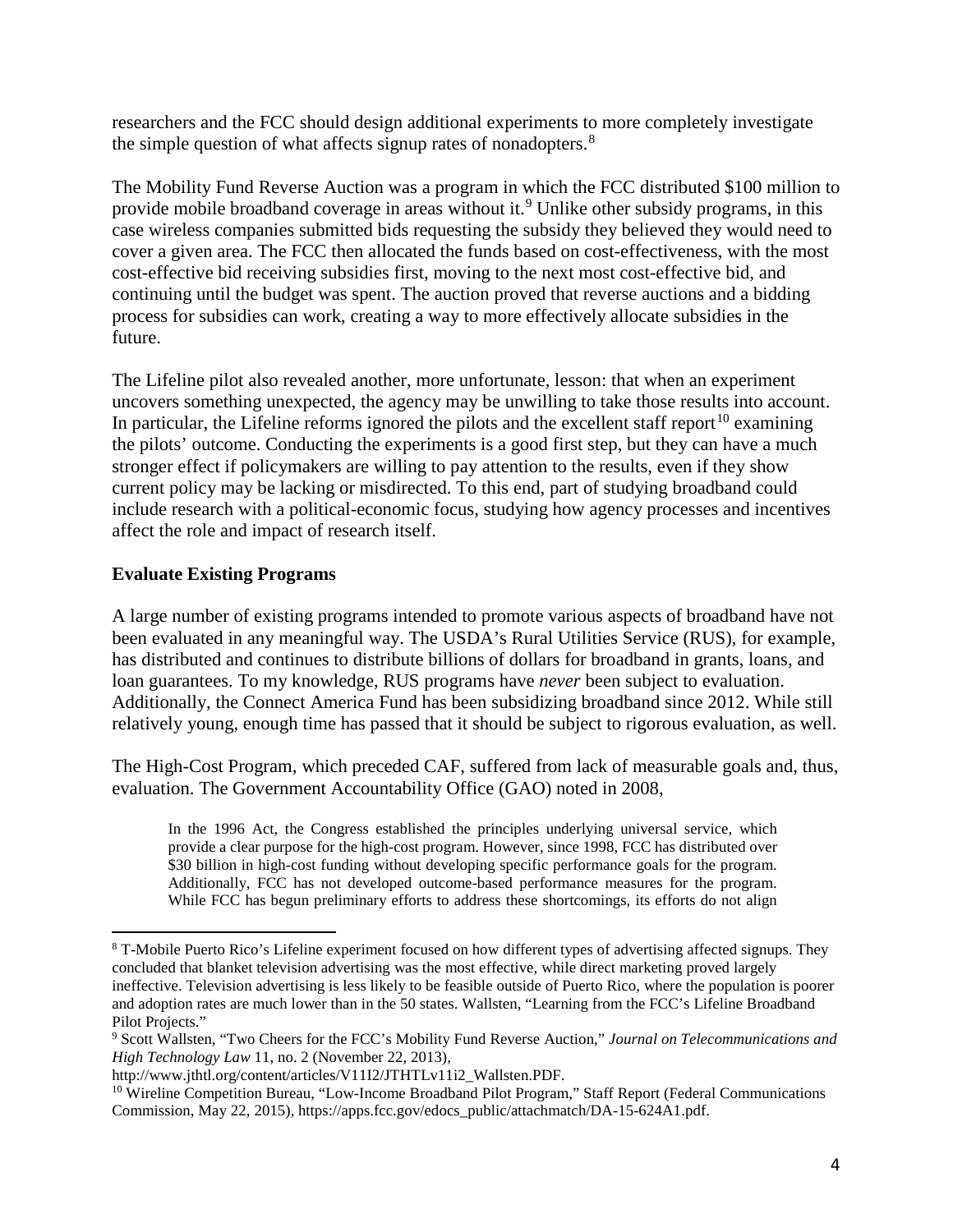with practices GAO and OMB have identified as useful in developing successful performance goals and measures. In the absence of program goals and data pertaining to the program's performance, the Congress and FCC may be limited in their ability to make informed decisions about the future of the program. [11](#page-5-0)

Similarly, in 2005 the White House Office of Management and Budget rated the high-cost program as "not performing" in part because

The program lacks measures and goals to assess performance. The program does not measure the impact of funds on telephone subscribership in rural areas or other potential measures of program success, nor does it base funding decisions on measurable benefits.

Program administration lacks sufficient Federal oversight. No memorandum of understanding exists between the Federal Communications Commission and the program's non-Federal Administrator, nor have measurable standards for program administration been established.<sup>[12](#page-5-1)</sup>

Early reports about CAF are not promising. In 2014 GAO noted that "a lack of transparency and accountability of high-cost spending and (2) poor accessibility and usability of data and information" still make evaluation difficult. $13$ 

While the GAO should, and undoubtedly will, continue its reviews of the CAF, the program is ripe for rigorous study by outside researchers. The FCC should not be in charge of such an evaluation, for obvious conflict of interest reasons. Funding from NSF could be crucial in learning about the effectiveness of this large program.

#### **Distribute Research Funds Using Rigorous Methodologies**

To the extent that NSF or NTIA has funds to distribute to conduct broadband research, they should do so in a coherent, objective manner. As an agency whose primary objective is funding research, the NSF has extensive and rigorous procedures for submitting and selecting grants.<sup>[14](#page-5-3)</sup> NTIA has a different objective and, thus, has less experience. The experience of the Broadband Technology Opportunity Program (BTOP) should serve as a cautionary tale.

Some aspects of BTOP were inherently confusing through no fault of NTIA. Congress mandated that it be a mechanism to provide immediate economic stimulus and promote broadband, when those two objectives were not always compatible. Even given that unfortunate constraint, NTIA did not establish any mechanism for ranking the expected effectiveness of BTOP grants. A group of 71 economists had suggested using a reverse auction approach, but NTIA rejected that idea.<sup>[15](#page-5-4)</sup> The result, unsurprisingly, was enormous variation in the expected cost-effectiveness of the

 $\overline{a}$ 

<span id="page-5-0"></span> $<sup>11</sup>$  Government Accountability Office, "FCC Needs to Improve Performance Management and Strengthen Oversight</sup> of the High-Cost Program," June 2008, 25, http://www.gao.gov/new.items/d08633.pdf.

<span id="page-5-1"></span><sup>12</sup> http://www.whitehouse.gov/omb/expectmore/summary/10004451.2005.html

<span id="page-5-2"></span><sup>&</sup>lt;sup>13</sup> Government Accountability Office, "FCC Should Improve the Accountability and Transparency of HighCost Program Funding," July 2014, http://gao.gov/assets/670/664939.pdf.<br><sup>14</sup> https://www.nsf.gov/pubs/policydocs/pappguide/nsf10 1/gpg index.jsp.

<span id="page-5-4"></span><span id="page-5-3"></span><sup>&</sup>lt;sup>15</sup> Paul Milgrom et al., "Comments of 71 Concerned Economists: Using Procurement Auctions to Allocate Broadband Stimulus Grants," 2009, http://papers.ssrn.com/sol3/papers.cfm?abstract\_id=1377523.